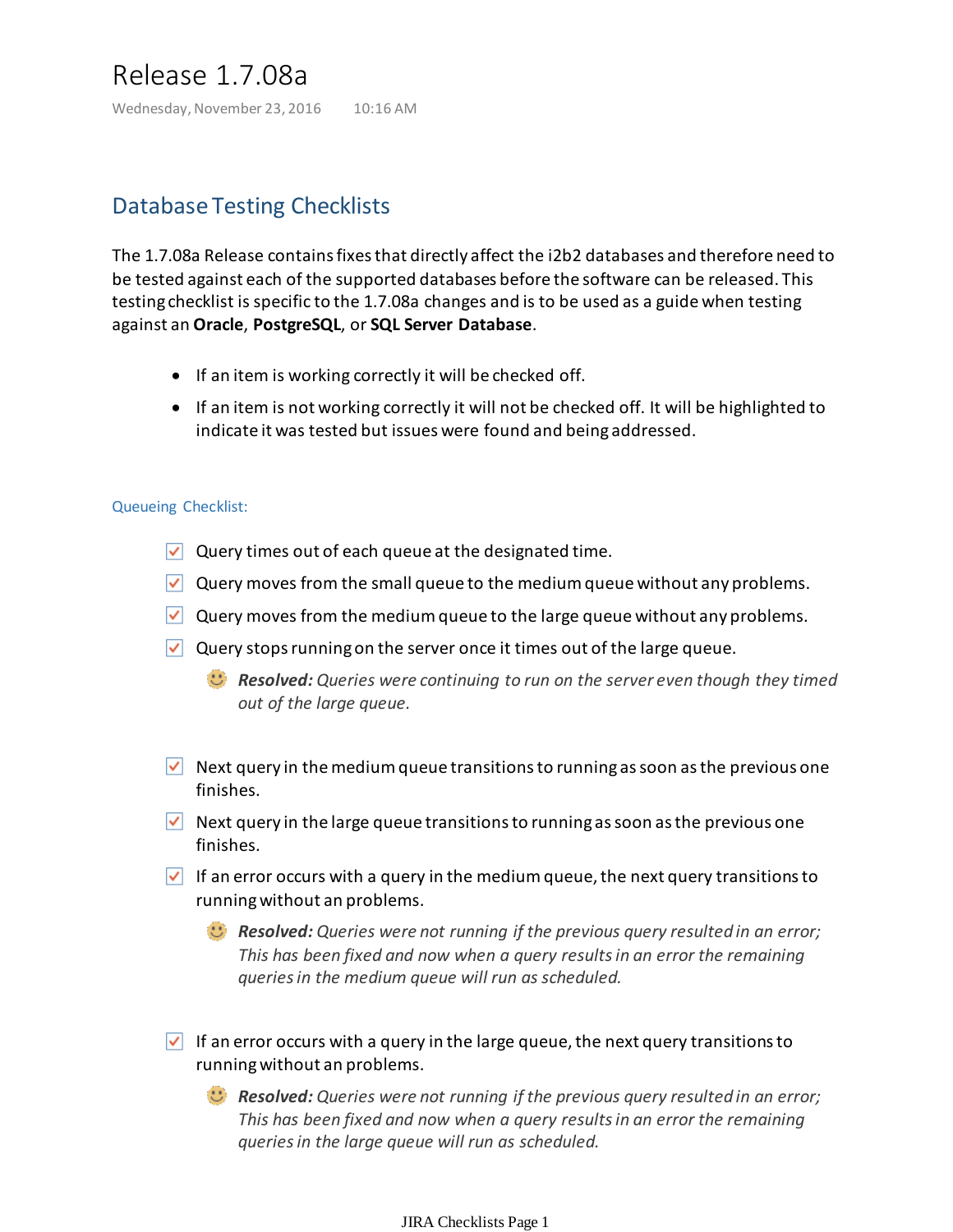- **QT\_QUERY\_INSTANCE table:** When the *query finishes*, the **BATCH\_MODE** is updated with the appropriate status.
- **QT\_QUERY\_INSTANCE table:** When the *query finishes*, the **STATUS\_TYPE\_ID** is updated with the appropriate status.
- **QT\_QUERY\_INSTANCE table:** When the *query finishes*, the **END\_DATE** is updated with the appropriate date and time.
- **QT\_QUERY\_INSTANCE table:** When the *query times out of the large queue*, the **BATCH** MODE is updated with the appropriate status.
- **QT\_QUERY\_INSTANCE table:** When the *query times out of the large queue*, the **STATUS TYPE ID** is updated with the appropriate status.

*Resolved: The status was being set to INCOMPLETE; This has been fixed and the status is now TIMEDOUT.*

- **QT\_QUERY\_INSTANCE table:** When the *query times out of the large queue*, the **END DATE** is updated with the appropriate date and time.
- **QT\_QUERY\_INSTANCE table:** When an *error* occurs, the **BATCH\_MODE** is updated with the appropriate status.
- **QT\_QUERY\_INSTANCE table:** When an *error* occurs, the **STATUS\_TYPE\_ID** is updated with the appropriate status.
	- *Resolved: The STATUS\_TYPE\_ID was being set to INCOMPLETE; This has been fixed and the status is now ERROR.*
- **QT\_QUERY\_INSTANCE table:** When an *error* occurs, the **END\_DATE** is updated with the appropriate date and time.
- **QT\_QUERY\_RESULT\_INSTANCE table:** When each *result query finishes*, the **STATUS\_TYPE\_ID** is updated with the appropriate status.
- **QT\_QUERY\_RESULT\_INSTANCE table:** When each *result query finishes*, the **SET\_SIZE** and **REAL\_SET\_SIZE** are updated with the appropriate numerical value.
- **QT\_QUERY\_RESULT\_INSTANCE table:** When the *query times out of the large queue*, the **STATUS TYPE ID** for each result is updated with the appropriate status.
	- *Resolved: The statuses were not getting updated; They were remaining as either PROCESSING or QUEUED. This issue has been resolved and the statuses are now being updated to TIMEDOUT.*
- **QT\_QUERY\_RESULT\_INSTANCE table:** When the *query times out of the large queue*, the **SET\_SIZE** and **REAL\_SET\_SIZE** are updated with 0 (zero).
- **QT\_QUERY\_RESULT\_INSTANCE table:** When an *error* occurs, the **STATUS\_TYPE\_ID** for each result is updated with the appropriate status.
- **QT\_QUERY\_RESULT\_INSTANCE table:** When an *error* occurs, the **SET\_SIZE** and